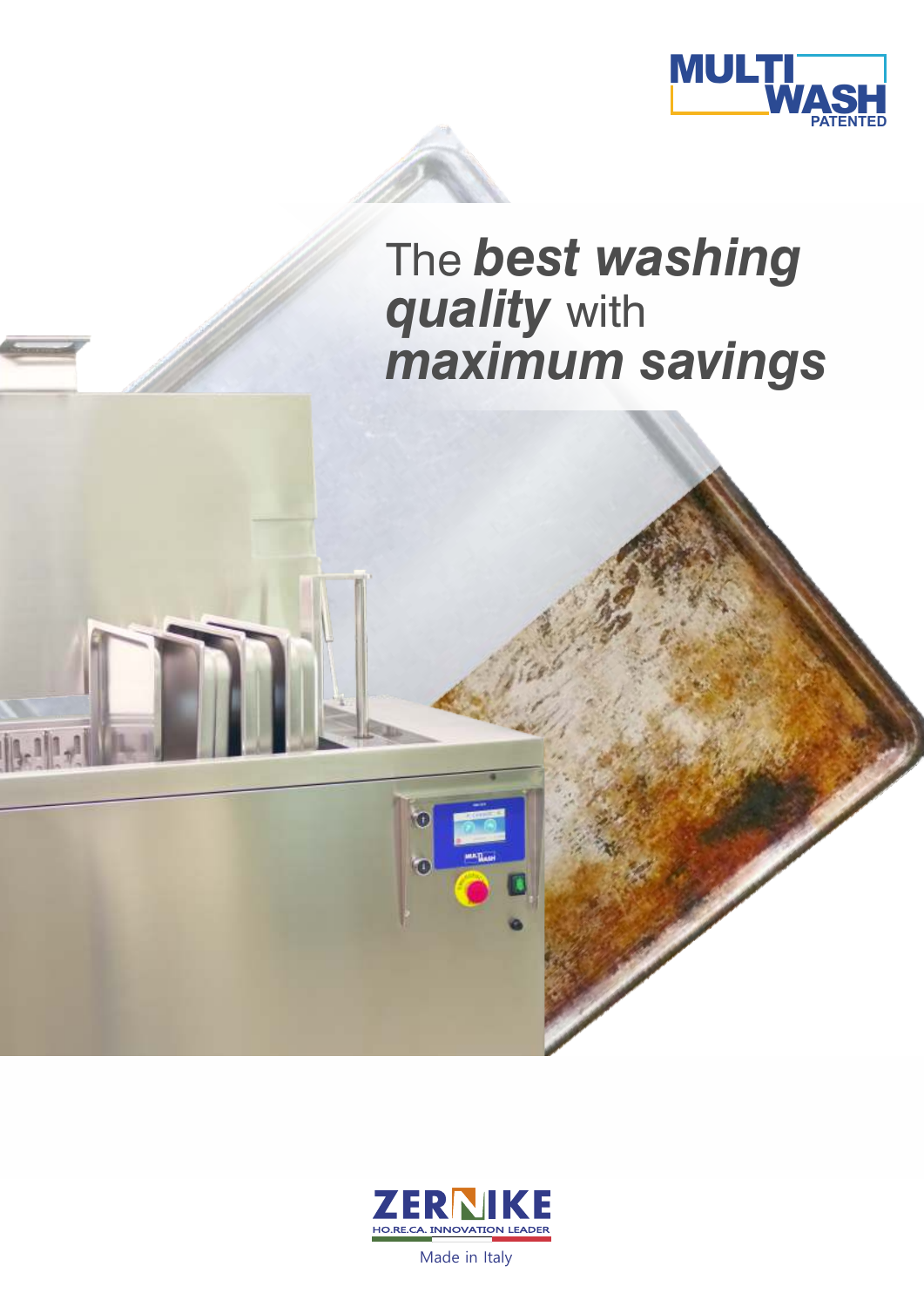

# *Multi Wash*

*... the multi-use utensil washer with exceptional results ...*

AVOID THE SOAKING TIME *Advantages compared to manual washing* AVOID THE MANUAL SCRUBBING TIME SAVE ON MANPOWER SAVE ON WATER, ELECTRIC ENERGY, DETERGENT REACH EVERY CORNER OF THE UTENSILS AVOID THE CROSS **CONTAMINATION** 

 $\overline{\mathsf{CE}}$ **made in Italy**

*Multi Wash* is an utensil washer that shows exactly Zernike goal's: **improve and facilitate the activity in any professional kitchen.** We discussed with chef, confectioners, bakers and we listened their needs to develop an utensil washer free on manpower

and time reaching a better and faster result.

*Multi Wash* is now possible **to clean and scrub any utensils or removable component indipendently from its material.**

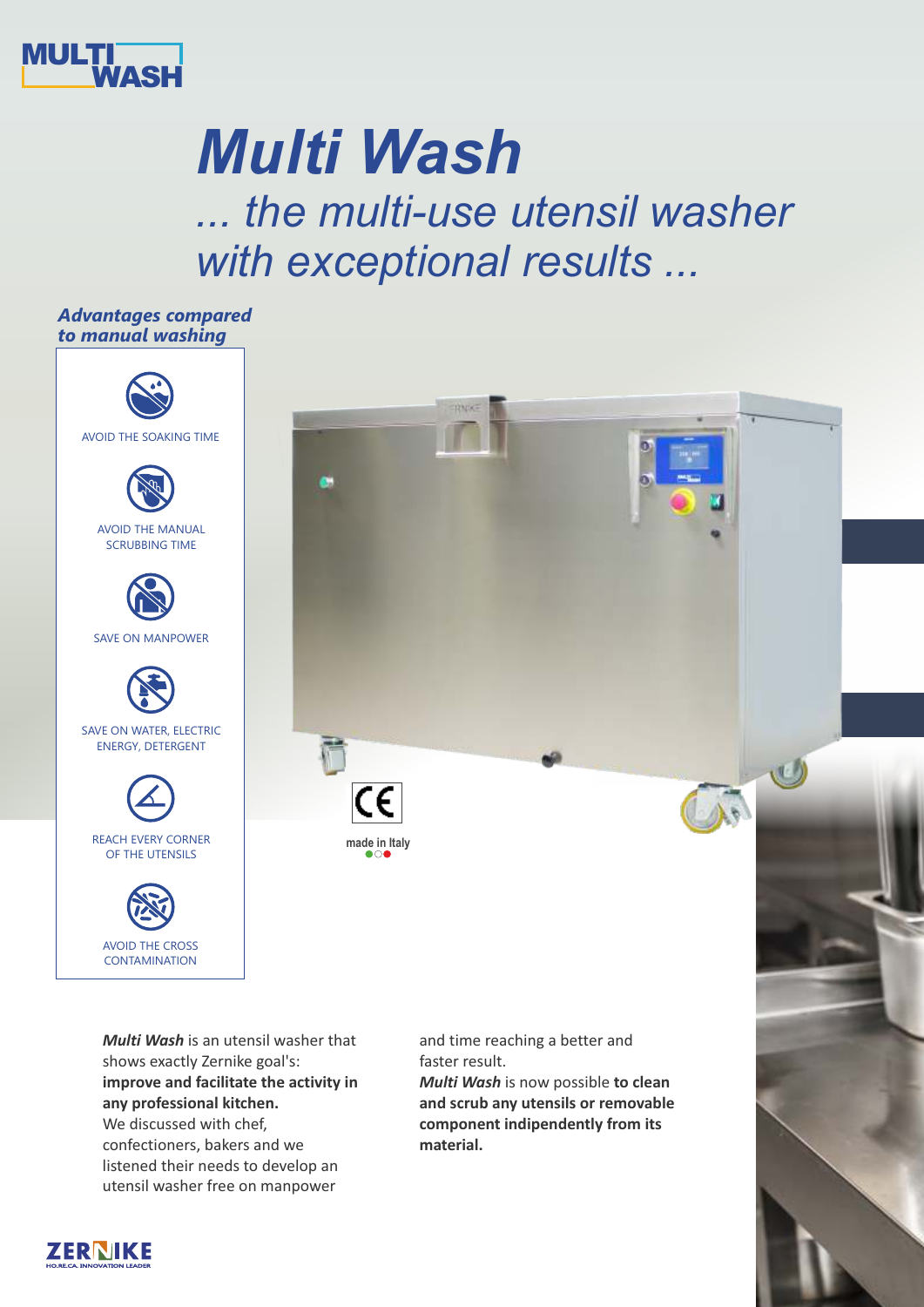### Multi Wash is unique!

Fat and carbonized fouling, potentially dangerous for the health of customers, are inevitable consequences of working in the kitchen, moreover the perfect cleaning as well as the sanitization of all the utensil and accessories takes time, is expensive and involves a considerable waste of water, detergent and especially manpower.

*Multi Wash* utensil washer **is a unique** immersion washing system that, using a specific detergent, cleans pans and pots, **allows you to wash, degrease, scrape and sanitize in full compliance with HACCP regulations any utensil or removable component** that cannot be washed mechanically as the kitchen hood filters, the grids, aluminum trays, polyethylene cutting boards.





*"... as a gastronomy we use many aluminum trays and with the Multi Wash we can clean them perfectly. I noticed a considerable saving either on time we usually spend on manual washing and on the use of detergents ..."*

#### *The reliability of Made in Italy* **MANUFACTURED**

*Multi Wash* is designed and manufactured entirely in Italy using high quality material and cutting-edge technology. **Technological innovation, components, production, passion and quality are 100% Italian to achive a perfect wash.**

### **Patented Quality**



**DESIGNED AND** 

**BY ZERNIKE**

Back to 1999, Zernike introduced in the italian market *Multi Wash*: the **first multi-purpose utensil washer** with manual lifting. In 2009 **we patented the automatic lifting,** a feature that made GR even more pratical and easy to use.

Today **we improved** with a restyling that makes *Multi Wash* even more linear and modern, **improving performance, power consumption and simplifying operational use.**



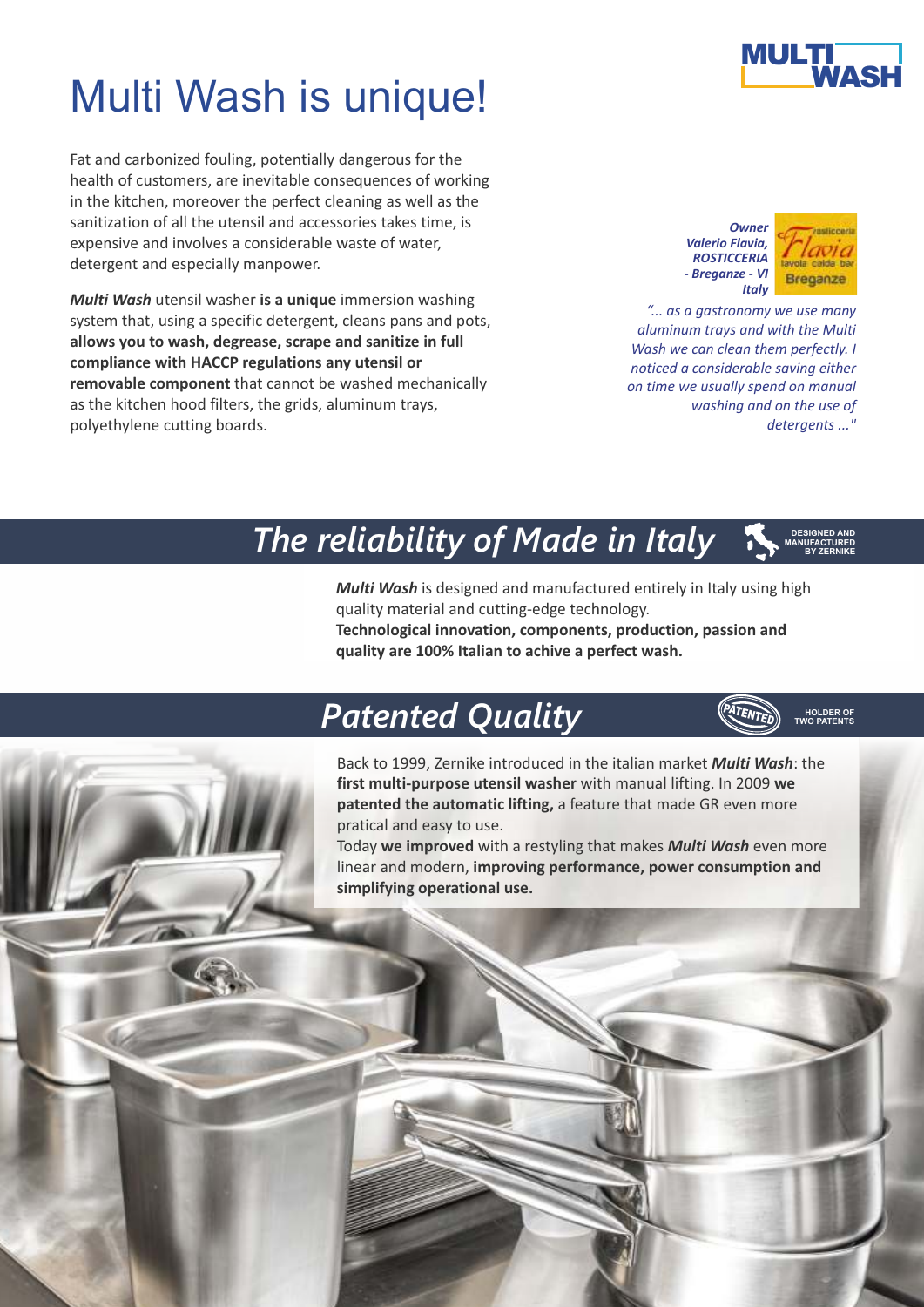### Get the best on every product



#### **Pans for bakeries and pastry shops**

Due to their size and several models, the trays without antiadherent coating used in pastry shops and bakeries require machines with a custom washing systems or manual washing. *Multi Wash* will be **your** 

**unique utensil washer to meet all your needs.**



#### **Grids**

Soaking and scrubbing grids manually with abrasive pads takes time and effort. This procedure more than long is tiring and you will never reach the best cleaning and hygiene results. With *Multi Wash* **you will forget all of this.**



#### **All kind of utensils**

*Multi Wash* **washes and sanitizes any** removable component such as filters, burners, kitchen and oven grills, cooking equipment components, **as well as all types of cookware and baking trays.**

You will no longer need to protect the cooktops to avoid deposits that are difficult to remove.



#### **Hood filter**

Kitchen hood filter could be hard to clean **due to the deposit of grease** that can **drip on the hob producing bad smells,** malfunctioning or even fires.

**With** *Multi Wash* **you will avoid all of this.**



#### **Baskets and skewers**

**Cleaning effectively spits, skewers and baskets** is nearly impossible. Even scraping by hands is hard to eliminate incrustations. *Multi Wash* **removes completely dirt from every gap and corner.**



#### **All kinds of materials**

Not only stainless steel but **also cast iron, copper, polyethylene and especially aluminum.** *Multi Wash* is the unique technology that cleans perfectly the bottom of **any aluminum pots, it does not oxidize or blacken** bringing back the pots to their initial condition.

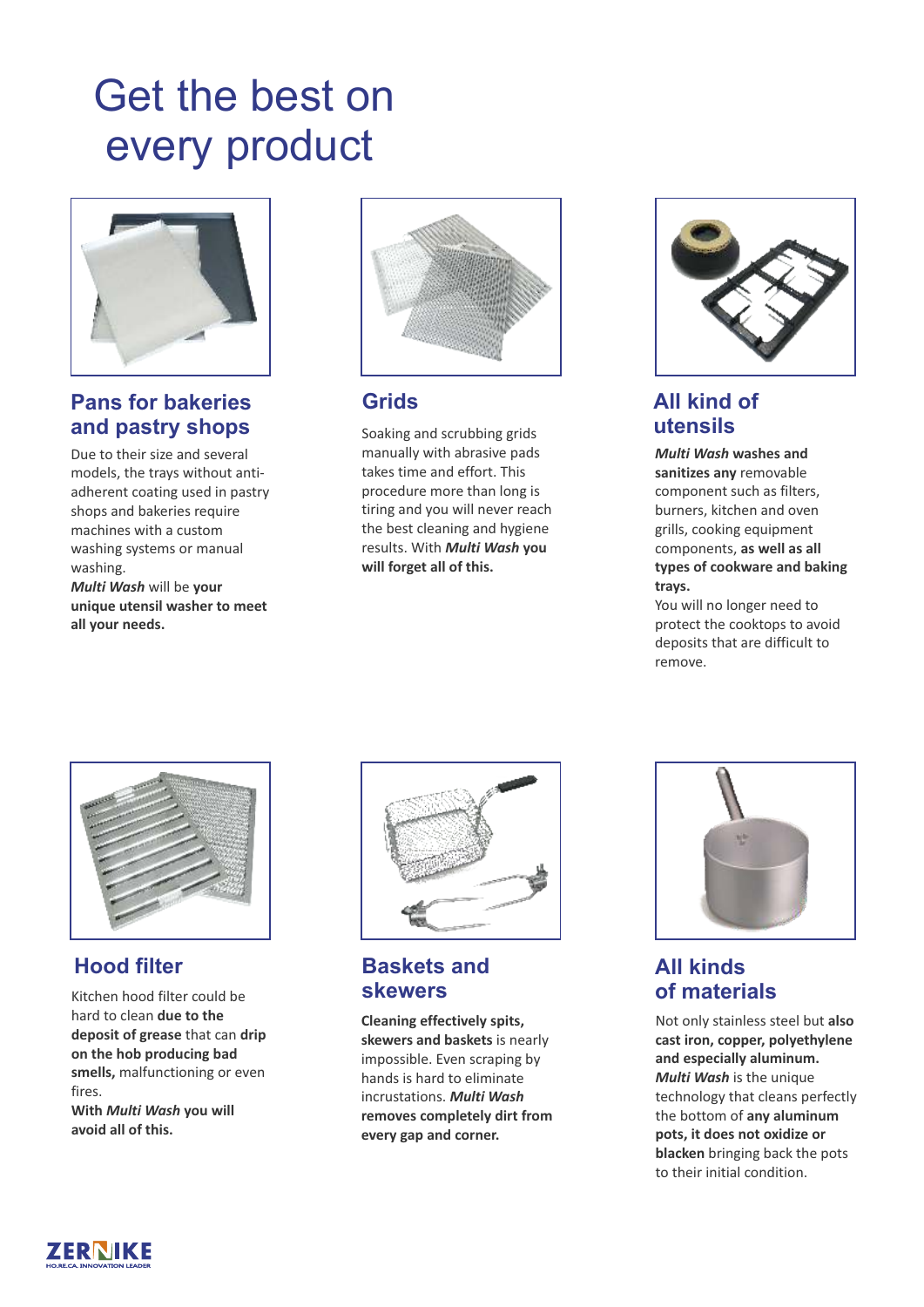



#### **Molds for bakery and pastry**

Due to their custom shapes and materials, these molds needs more attention during the washing.

The incrustation over time stratifies and becomes more complicate to use the molds properly. *Multi Wash* **is able to remove the dirt even in the smallest gap** bringing back the molds to their initial condition.



#### **Polyethylene**

Cutting boards over time worn and shown cutting incisions where bacterial charges are hiding and become hard to disinfect and remove. *Multi Wash* wash and clean also white cutting board, **its solution penetrate into the incisions removing the dirt.**



### A unique detergent!



*CLEAN Detergent* is a patented product custom design from our engineer to improve the washing efficiency of *Multi Wash*, preventing cross-contamination and disinfecting any utensil.

Its special formula guarantees a constant and unchanged efficacy for one month.

*CLEAN Detergent is not caustic, it does not release hazardous residues for food uses, it respects the environment and human health.*

#### **Three key ponts to guarantee a perfect sanitation:**

- **1.** *Detergent that does not leave hazardous chemical residues.*
- **2.** *Water temperature not less than 80 °C and constant.*
- **3.** *Sufficient washing time to transfer the water heat to the pots.*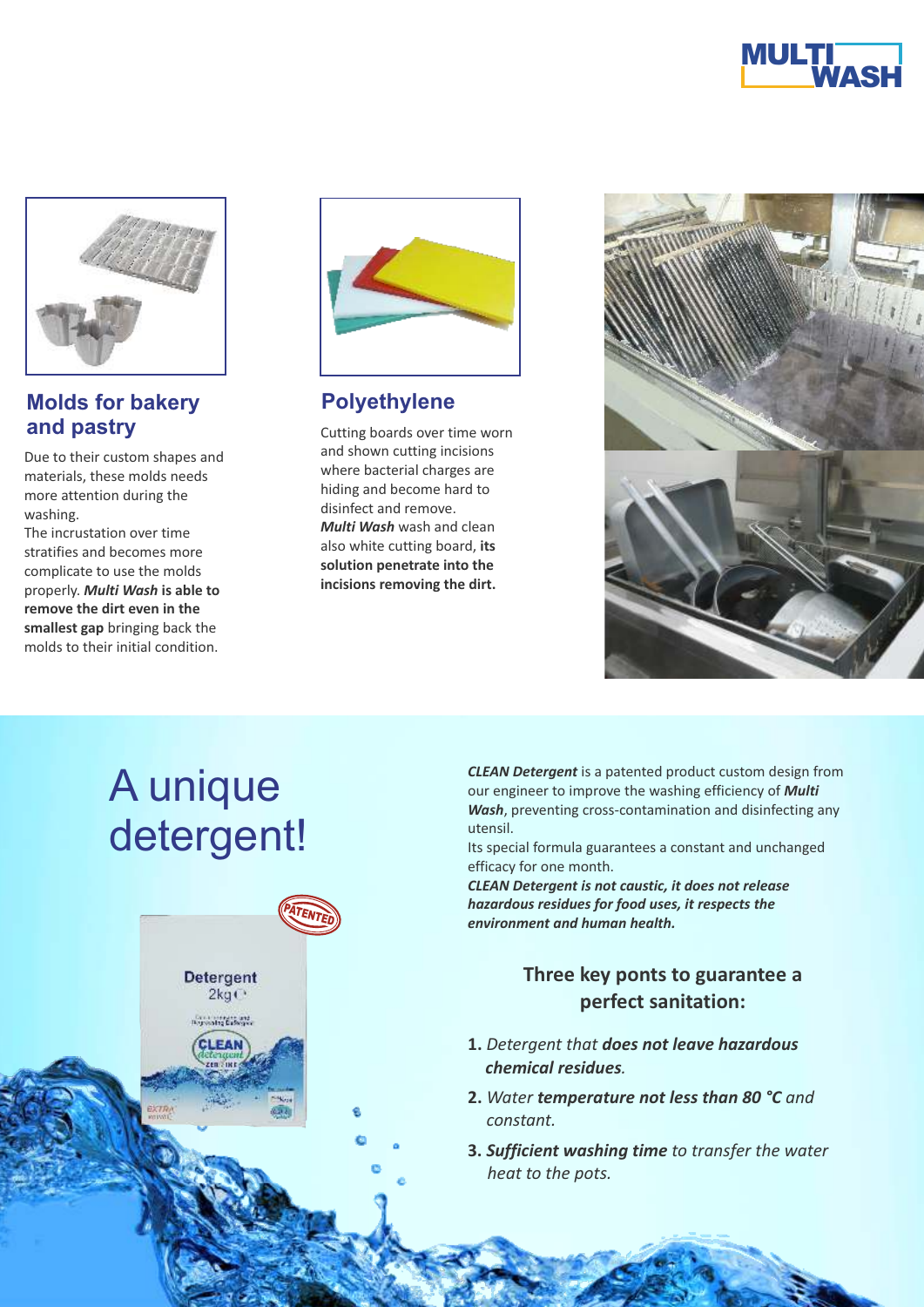### **Practical**

**It is no longer needed to rub dirty tools manually** using abrasive sponges or scouring pads that are unhygienic and a source of cross-contamination.

After a few minutes of washing it will be sufficient to rinse the objects with water.

*Multi Wash* **can work 24 hours a day without interruptions.**

### **Efficacious**

**It degreases deeply and eliminates even the strongest and oldest carbonized incrustations,** bringing the tool back to its original conditions.

*Also does not corrode or blacken aluminum.*

### Less tiredness

The staff spend less energy and avoid the use of toxic and harmful chemicals products directly.

Less effort contribute to **improve the staff efficiency and their serenity**.



**BEFORE and AFTER:** encrusted aluminum baking tray



**BEFORE and AFTER:** aluminum mold for pastry



**BEFORE and AFTER:** skewer to cook chickens



*Manager Panagiotis Adamopoulos, GEFSINUS CONTRACT Catering Group - Greece -*

*"... Since we implemented the MW Gastronomy in our local we reduced of 50% the washing time of our gastronomy trays. Also, it is no longer needed to soak them before washing, significantly reducing the cost of labor. Our goals have been achieved: less manpower, less waste of water and greater productivity! ..."*

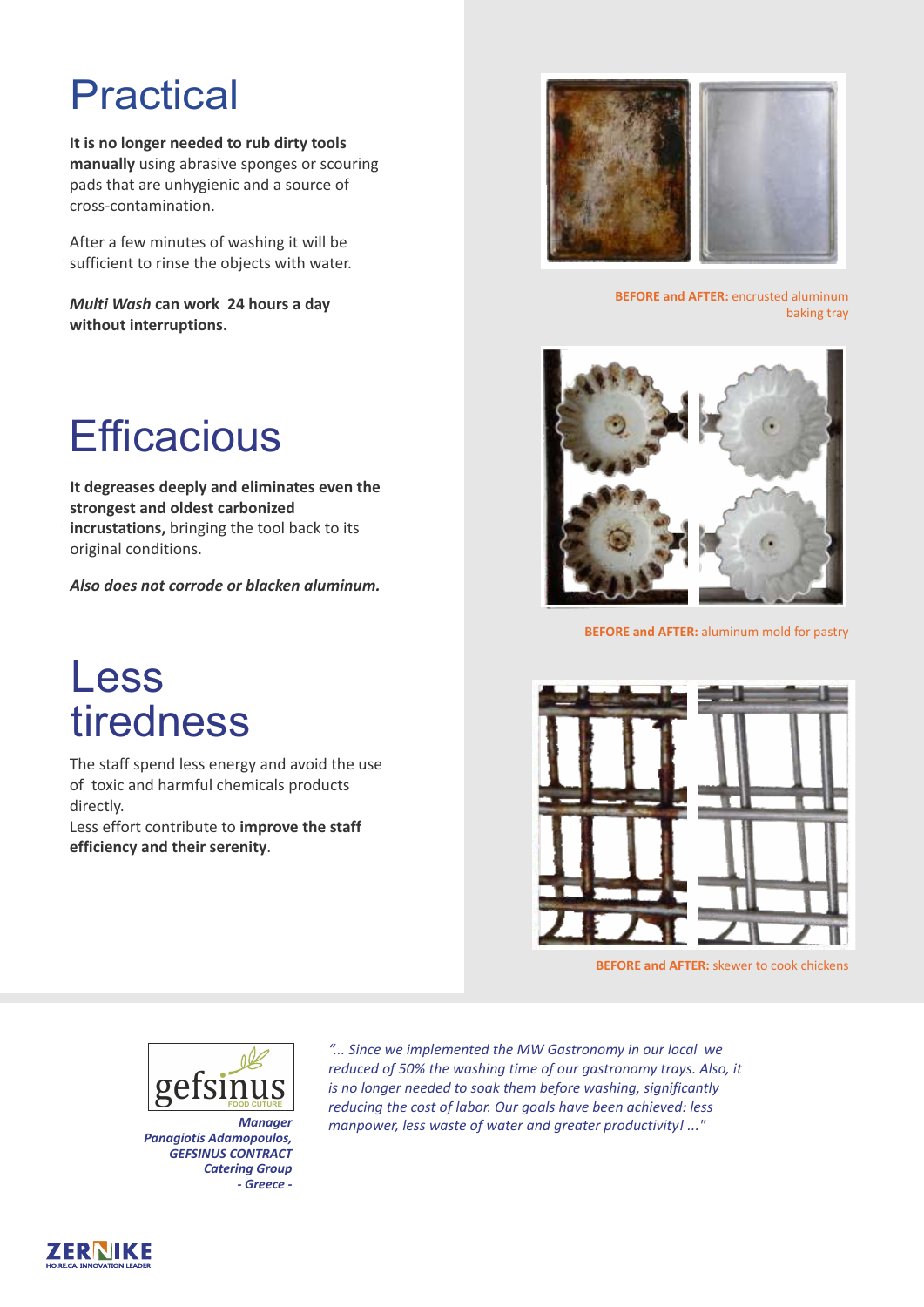# *Multi Wash ... a clear saving...*

*Save water. Multi Wash* tank is filled only once for the whole duration of the production cycle and the solution maintains the same effectiveness from the first to the last day.

*Save space.* Talking about washing pots we think immediately about the long pre-soaking phase to soften the incrustation. With *Multi Wash* it will no longer needed. When we talk about cleaning pots we inevitably think about the long presoaking phases to soften the incrustations. With *Multi Wash* this step will no longer be necessary and dedicated tanks will no longer have to be used, with a considerable saving of space.

**Save on manpower.** Less cost for employees wash and rub manually deposits from pots and pans. *Multi Wash* works autonomously without any person support.

*Save energy. Multi Wash* is designed to minimize energy consumption and heat dispersions due to the high insulation and the heating technology used, the water temperature is always kept constant with very low energy consumption.

*Avoid the use of chemicals. Multi Wash does not use any dangerous* chemical products normally applied such as caustic soda.

**Save time.** Washing time is approximately 8 to 15 minutes, it depends on the fouling of the equipment. However, can be applied longer washing cycle for an extraordinary cleaning of some removable kitchen components, using prolonged washing program at night, with a considerable saving of time during working hours.

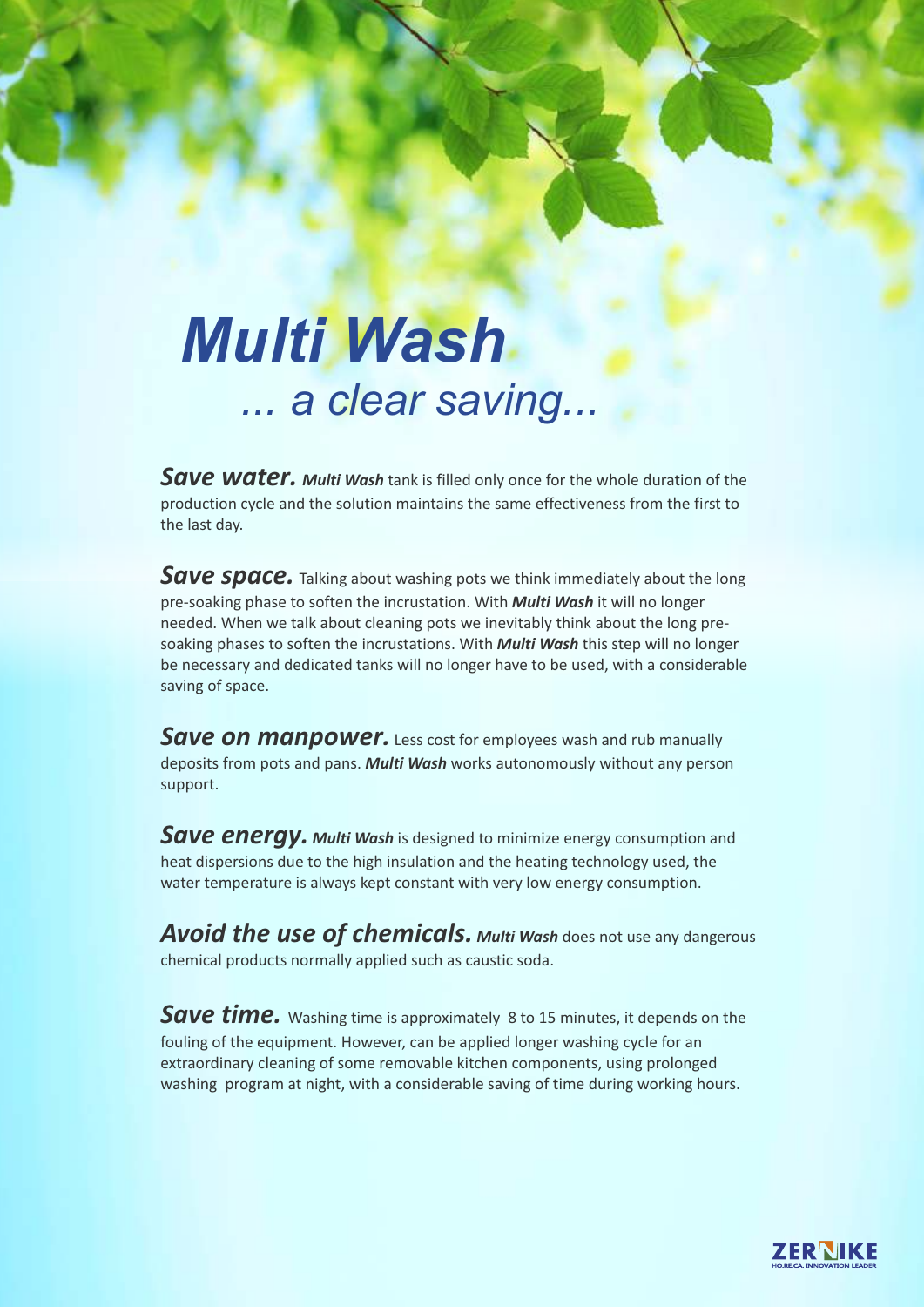

### *Operation: Easy to use*



*Multi Wash* heats the water and keeps it at a constant temperature of 80 °C, economically and safe.



*MW-Detergent* is added to obtain an effective solution for 28 days.



Immerse the utensil to rub. Immersion times may vary depending on the type of metal and incrustation.



Set up the operating time up to maximum 28 days.



Water refill will be automatical.

*Forget complex user manual or instructions!*

*Multi Wash* has been renewed to make the use of the programs easy and intuitive, **allowing you to easily understand the different operational steps.**

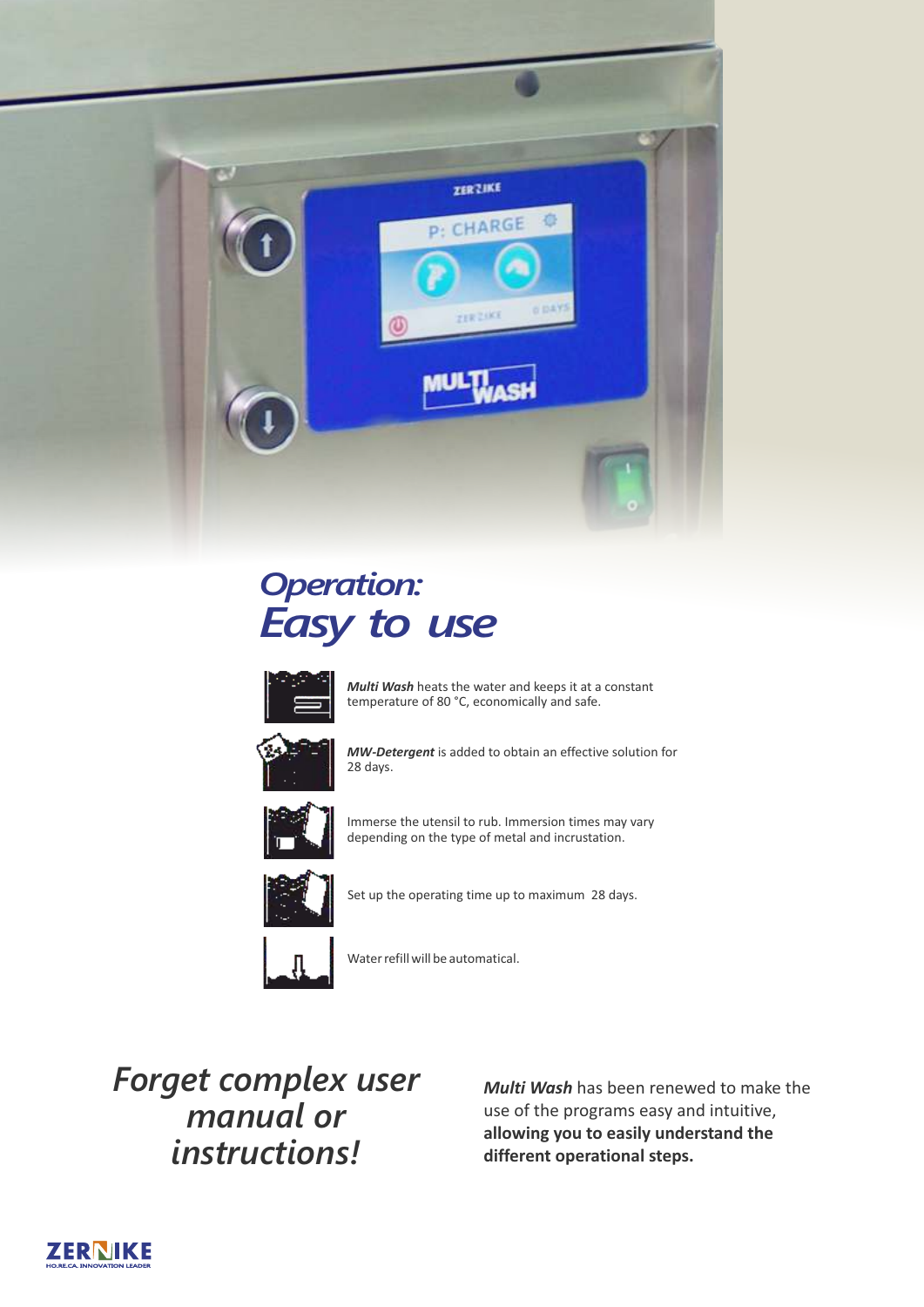## Practical benefits you won't give up



Manual lifting system

All *Multi Wash* models have practical hooks system that make the manual lifting of the basket very easy.

### High technology, the best components

High quality components and a controlled production process guarantee the highest standards of reliability:

- Machine built in AISI 304 stainless steel
- Thermally insulated tank to guarantee constant temperature maintenance.
- Thermal / hydraulic circuit with separated compartments, designed to simplify maintenance operations.





### Automatic lifting system

The *MW-UP* models are equipped with a piston that automatically lifts the basket. All the comfort with **PATENTED** 



### Basket with tray guides



On demand it is possible to order the basket with special support guides for the trays. This way you can perfectly wash higher quantities of trays.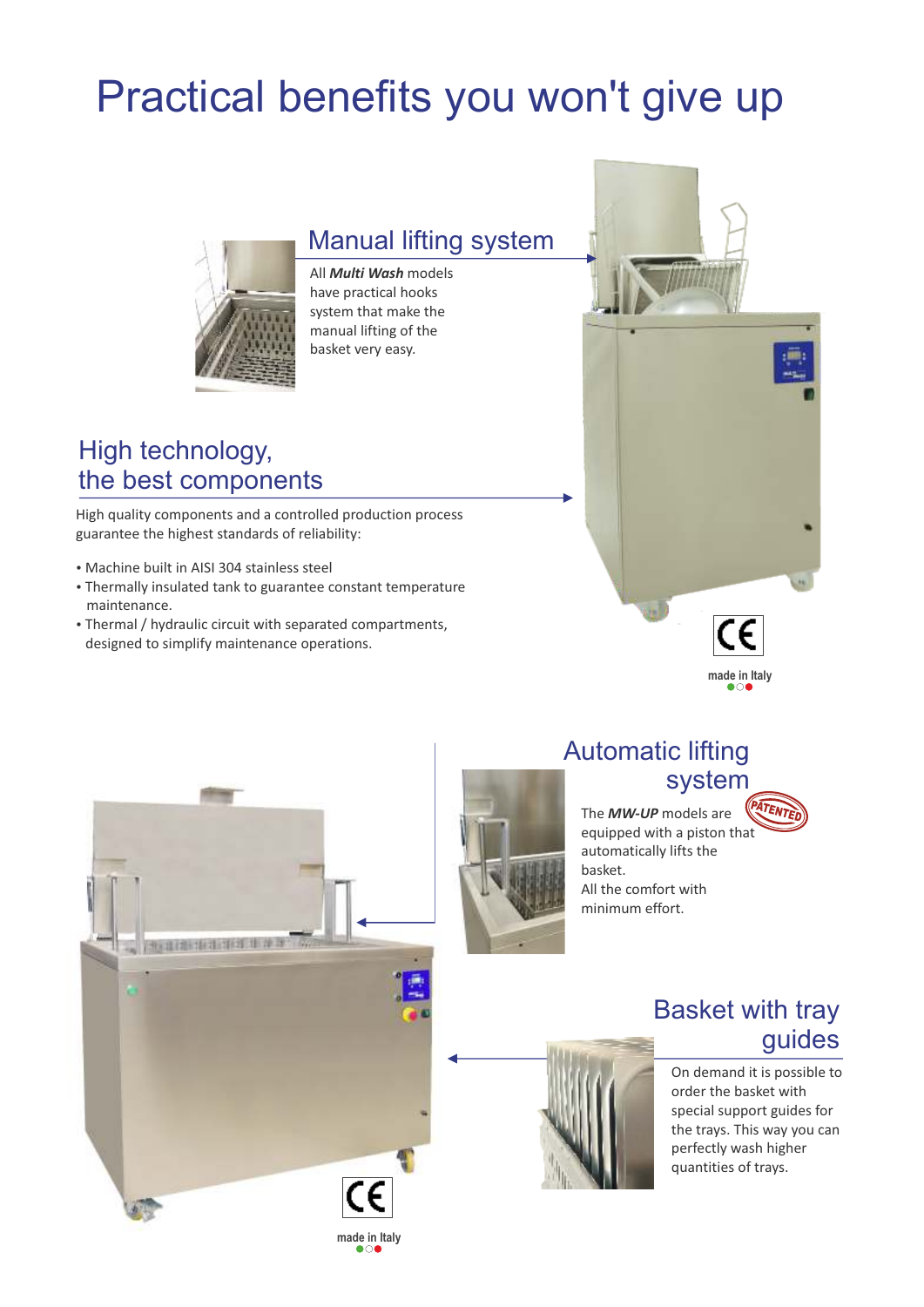

# *MW-EKO ... new line of the Multi Wash for your size ...*



*"... Thanks to Multi Wash I am saving water, detergent and most of all time required to wash. Moreover, I am more calm because I have no more surprises when it comes to the HACCP test ..."*





*Multi Wash* range has been add with new *MW-EKO* line, **designed for smaller users** where the workload is less but there is still the need to have a multi-purpose washing system.

*Production plant, VERLATA* 

The *MW-EKO* line consists of only **3 models, all with manual lifting, with sizes designed to be perfectly** 

**integrated with the modules of the inline kitchens.**

Two *Multi Wash EKO* models have the same load capacity but differ according to the orientation of the wash tank. This provide the customer to choose the model that best suits the space available in his kitchen or laboratory.

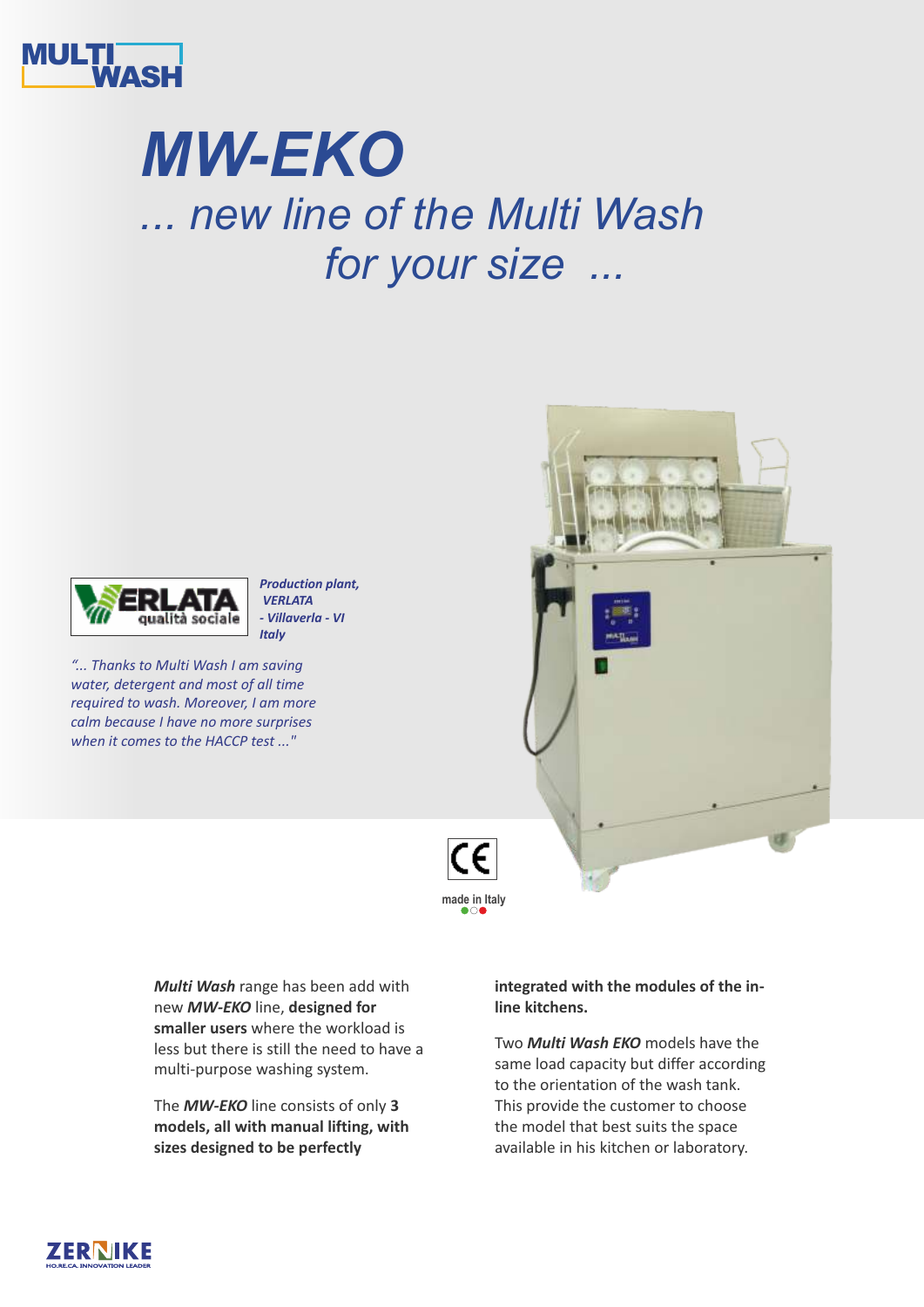

### *Different modularity for different needs*

| models<br><b>Multi Wash</b><br><b>STD</b> | <b>MW STD</b><br>2                                                  | <b>MW STD</b><br>B                                                  | <b>MW STD</b><br>4                                                                      | models<br><b>Multi Wash</b><br>UP       |
|-------------------------------------------|---------------------------------------------------------------------|---------------------------------------------------------------------|-----------------------------------------------------------------------------------------|-----------------------------------------|
| <b>Capacity Lt</b>                        | 160                                                                 | 230                                                                 | 360                                                                                     | <b>Capacity Lt</b>                      |
| Tray GN $1/1$ - h 6,5 cm                  | 12                                                                  | 18                                                                  | 28                                                                                      | Tray GN 1/1 - h 6,5 cm                  |
| Tray GN $2/1$ - h 6,5 cm                  | 6                                                                   | 10                                                                  | 14                                                                                      | Tray GN 2/1 - h 6,5 cm                  |
| Tray 60x40 - h 2 cm                       | 15                                                                  | 12                                                                  | 40                                                                                      | Tray 60x40 - h 2 cm                     |
| Tray 60x80 - h 2 cm                       |                                                                     |                                                                     | 25                                                                                      | Tray 60x80 - h 2 cm                     |
| External dim. with<br>closed lid          | 645x700x960h                                                        | 847x700x960h                                                        | 1175x700x980h                                                                           | <b>External dim. with</b><br>closed lid |
| External dim. with<br>open lid            | 645x700x1580h                                                       | 847x700x1580h                                                       | 1175x700x1590h                                                                          | <b>External dim. with</b><br>open lid   |
| Detergent<br>consumption / month          | 2 Boxes                                                             | 3 Boxes                                                             | 4 Boxes                                                                                 | Detergent<br>consumption / month        |
| Installed power                           | 1-230V - kW 2,5                                                     | 1-230V - kW 2,5                                                     | 1-230V - kW 3,1                                                                         | Installed power                         |
| <b>Standard equipment</b>                 | - Standard basket<br>- Recirculation pump<br>- Load/discharge pipes | - Standard basket<br>- Recirculation pump<br>- Load/discharge pipes | - Standard basket<br>- Recirculation pump<br>- Load/discharge pipes                     | <b>Standard equipment</b>               |
| <b>Optional equipment</b>                 | Drainage pump kit<br>- Hand shower kit                              | Drainage pump kit<br>- Hand shower kit<br>- Trays support basket    | - Three-phase powered<br>Drainage pump kit<br>Hand shower kit<br>- Trays support basket | <b>Optional equipment</b>               |

| models<br>Multi Wash<br>UP                                              | <b>MW4</b><br>UP                                                         | <b>MW GAST</b><br>UP                                                     |
|-------------------------------------------------------------------------|--------------------------------------------------------------------------|--------------------------------------------------------------------------|
| <b>Capacity Lt</b>                                                      | 370                                                                      | 500                                                                      |
| Tray GN 1/1 - h 6,5 cm<br>Tray GN 2/1 - h 6,5 cm<br>Tray 60x40 - h 2 cm | 25<br>13                                                                 | 38<br>21                                                                 |
| Tray 60x80 - h 2 cm                                                     | 40<br>25                                                                 | 70<br>35                                                                 |
| <b>External dim. with</b><br>closed lid                                 |                                                                          | 1330x700x1020h 1710x700x1020h                                            |
| <b>External dim. with</b><br>open lid                                   |                                                                          | 1330x700x1650h 1710x700x1650h                                            |
| Detergent<br>consumption / month                                        | 4 Boxes                                                                  | 5 Boxes                                                                  |
| <b>Installed power</b>                                                  | $3F + N - kW$ 5                                                          | $3F + N - kW$ 5                                                          |
| <b>Standard equipment</b>                                               | - Trays support basket<br>- Recirculation pump<br>- Load/discharge pipes | - Trays support basket<br>- Recirculation pump<br>- Load/discharge pipes |
| <b>Optional equipment</b>                                               | - Drainage pump kit<br>- Hand shower kit                                 | - Drainage pump kit<br>- Hand shower kit                                 |

| models<br>Multi Wash<br>EKO                                                                      | <b>MW1</b><br><b>EKO</b>                 | <b>MW1LR</b><br><b>EKO</b>                         | $\overline{\text{MW}}$ 2<br>EKO          |
|--------------------------------------------------------------------------------------------------|------------------------------------------|----------------------------------------------------|------------------------------------------|
| <b>Capacity Lt</b>                                                                               | 125                                      | 125                                                | 180                                      |
| Tray GN $1/1$ - h 6,5 cm<br>Tray GN 2/1 - h 6,5 cm<br>Tray 60x40 - h 2 cm<br>Tray 60x80 - h 2 cm | 10                                       | 10                                                 | 15<br>$\mathbf{q}$<br>18<br>$\prime$     |
| <b>External dim. with</b><br>closed lid                                                          | 540x700x875h                             | 700x540x875h                                       | 890x600x875h                             |
| <b>External dim. with</b><br>open lid                                                            | 540x700x1470h                            | 700x540x1290h                                      | 890x600x1340h                            |
| Detergent<br>consumption / month                                                                 | 2 Boxes                                  | 2 Boxes                                            | 3 Boxes                                  |
| Installed power                                                                                  |                                          | 1-230V - kW 1,85 1-230V - kW 1,85 1-230V - kW 1,85 |                                          |
| <b>Standard equipment</b>                                                                        | - Standard basket                        | - Standard basket                                  | - Standard basket                        |
| <b>Optional equipment</b>                                                                        | - Drainage pump kit<br>- Hand shower kit | - Drainage pump kit<br>- Hand shower kit           | - Drainage pump kit<br>- Hand shower kit |







Link to video